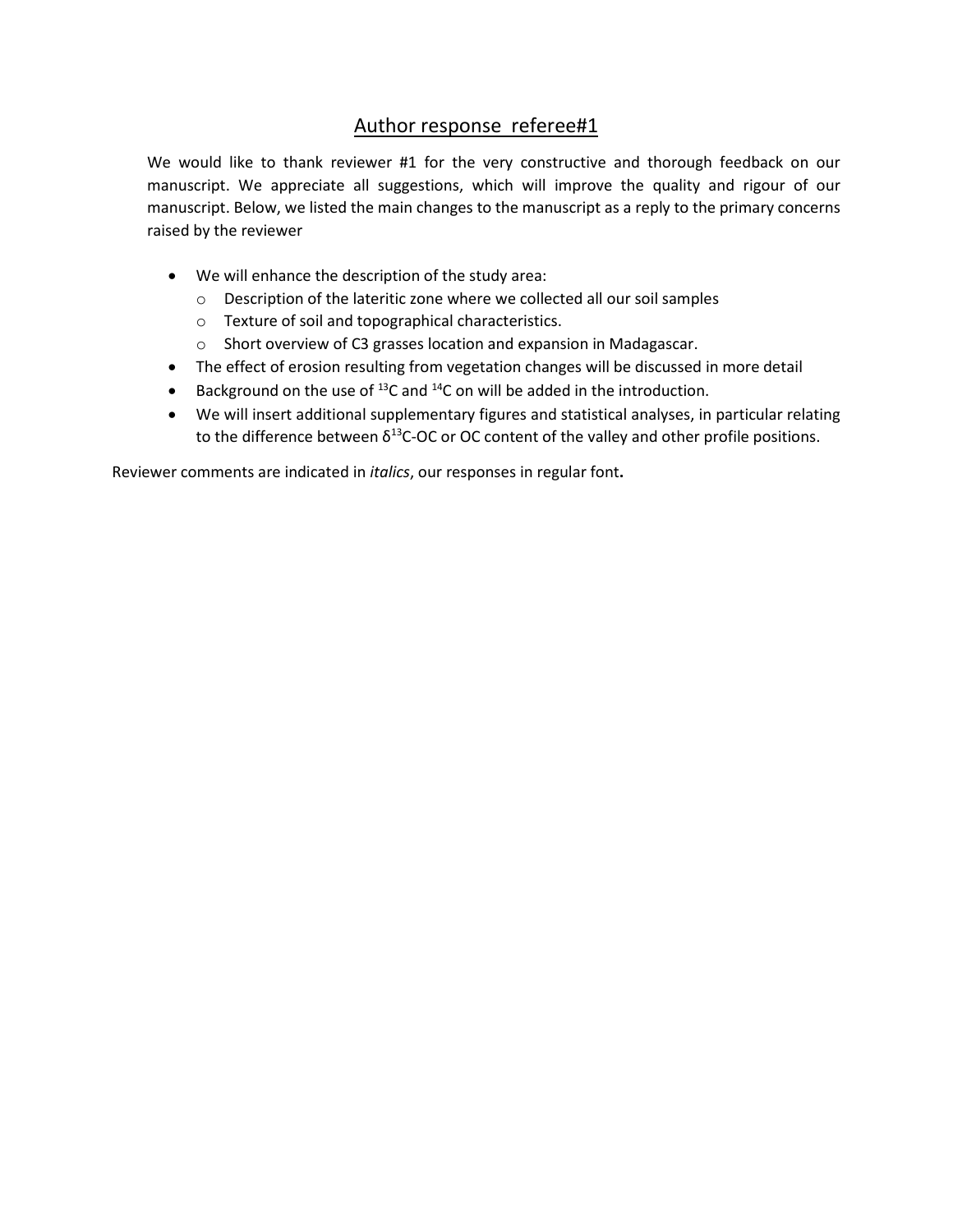*In this paper the authors present SOC concentration and stock, 13C, and 14C depth profiles from hillslope transects with forest and grassland vegetation cover in the highlands of Madagascar. The authors use these data to address a debated question – whether current grasslands are grasslands because of bioclimatic and edaphic factors (ie. they are "natural" grasslands") or if they are the consequence of deforestation by humans hundreds of years ago. They argue that 13C depth profiles indicate a shift from C3 (possibly forest) to C4 (current grasses). They further argue that conversion from forest to grassland has caused the sustained loss of SOC since this time as current grasslands store about half as much carbon as intact forests. These data and findings are interesting, but I find that the manuscript could use some improvements and corrections prior to publication.*

REPLY: First, we would like to thank referee #1 for his/her positive evaluation and comments on our manuscript. All comments are helpful to improve the presentation of our results and manuscript.

Reviewer #1 General concerns are as follows:

*1) Though there is some consideration of erosion, this could be better explained and addressed in the abstract and discussion sections. This needs to be fully considered as an alternative explanation to the differences in SOC especially considering the presence of gully erosion (lavaka) and lateritic horizons in some grassland areas.*

REPLY: Indeed, erosion rates are considered to be higher after vegetation change (from forest to grasslands), and this, therefore, could contribute to the higher  $\delta^{13}C$  and OC at the valley position compared to the upper hillslope position for the grassland profiles (Top - Upper middle-Middle – Lower middle and Bottom). The effect of erosion will be discussed in more detail in the Discussion of the revised manuscript.

*2) There is no other discussion of alternative sources of carbon. At least indicate you've considered carbonate and geogenic OC. What would their presence mean for your findings and conclusions? Why do you think you do not need to consider them?*

REPLY: It should first be noted that the data presented only refer to organic carbon: all carbonates were eliminated when preparing our soil for analysis by acidification after weighing subsamples in Ag cups (see Materials & Methods). According to the World Reference Base for Soil Resources, the soils in our study area are classified as ferralsols (WRB, 2006). In addition, the basement rocks on the site we sample our soil are metamorphic and igneous (Du Puy and Moat, 1996). Therefore, we did not consider geogenic OC to be substantial, in contrast to subsoils developed from sedimentary rocks where this might be more important (Graz et al., 2010). We will mention this explicitly in the revised version.

*3) Inferring that the conversion to grassland is what caused the large discrepancy in SOC stocks between the grassland and forest transects is interesting but requires consideration of how similar or different the soils are independent of the vegetation cover now – if erosion is a factor now, could it have been before when the vegetation was C3 dominated according to the <sup>13</sup>C results? Why do you think they were similar? Are the textures similar?*

REPLY: We agree that our soil should be comparable before testing our hypothesis: soil type, topography, slope gradient, and texture. We will mention in the manuscript that we did not observe significant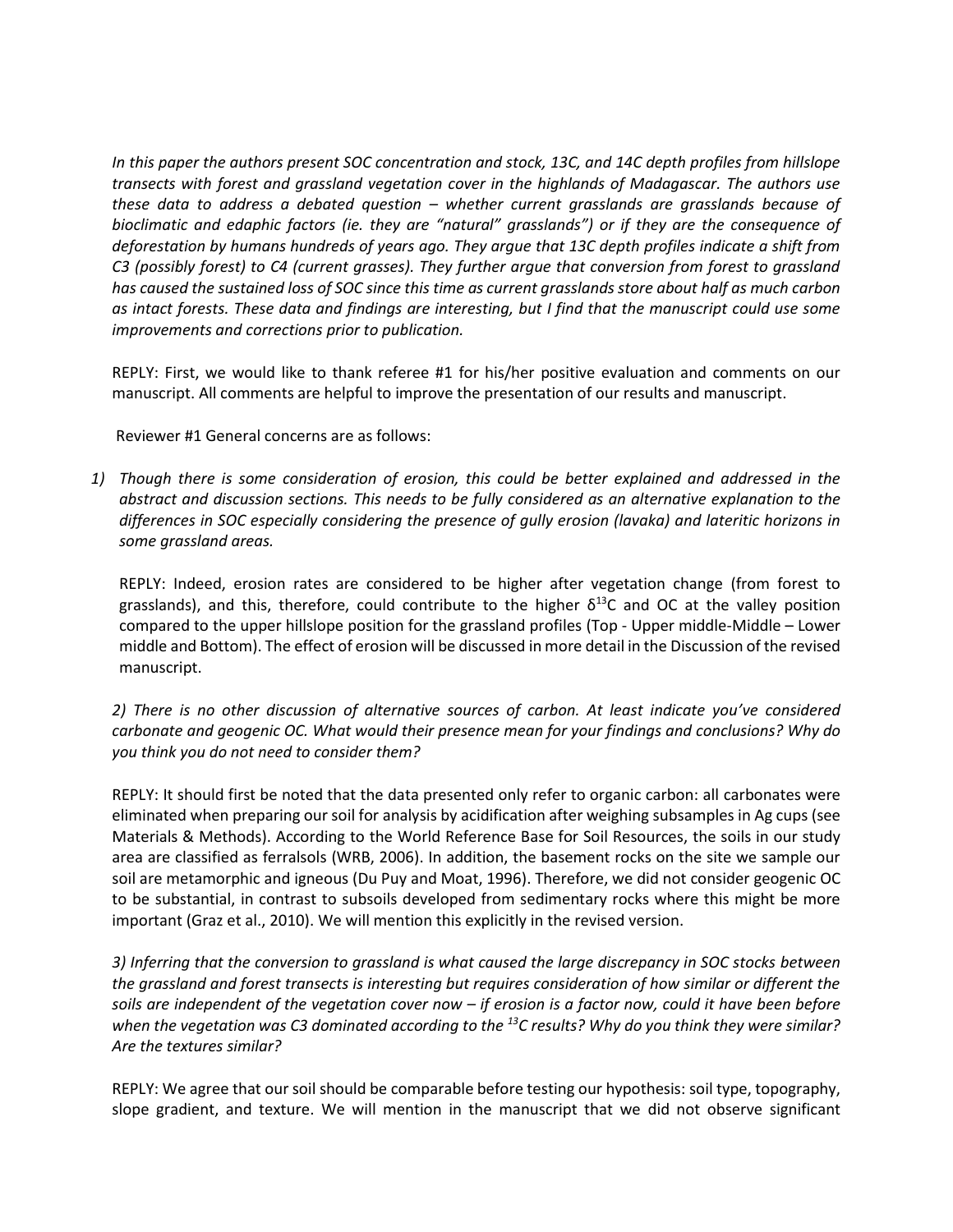differences in the texture of soils under grassland and forest. We will add a new figure of texture and gradient as a supplementary Figure. Regarding the possible effect of erosion under C3 vegetation: the  $\delta^{13}$ C data collected along our forest transects do not show substantial differences according to the position along the hillslope. This suggests that erosion might not play a major role in the variation of  $\delta^{13}C$  in a C3 (in this case, forest) dominated landscape as significant erosion would invariably have led to sign of OC accumulation in the valley position. Water erosion is likely to be more important under grassland: this explains the fact that there is clear accumulation of SOC in the valley positions under grassland. This finding is not surprising: water erosion rates under a dense forest cover are generally very low (see, e.g., Cerdan et al. (2010) who reported an average water erosion rate of 0.14 t ha<sup>-1</sup>y<sup>-1</sup> under forest in Europe and Zhao et al., (2021) who reported a median erosion rate of 0.15 t ha<sup>-1</sup>y<sup>-1</sup> and an average erosion rates of 1.5 t ha<sup>-1</sup>y<sup>-1</sup> under forest in China).

## *4) is it possible that previous C3 vegetation may not have been forest (possibly savanna or C3 grassland, which is common in other parts of the tropics)?*

REPLY: C3 endemic grass species that has been inventoried in Madagascar belong to the "forest shade clade" (Paniceae: Boivinellinea) and bamboos (Hackel et al., 2018). Their diversification since the Miocene is reported to be favored by the expansion of the *Sambirano* rainforest (in the North of Madagascar) (Hackel et al., 2018; Yoder and Nowak, 2006). Therefore, if C3 grasses had existed in our study area, it would have been within a forest ecosystem. We will clarify this in the revised version of our manuscript.

*5) The introduction needs some background on the use of 13C and 14C in this context (for vegetation shifts and erosion) as well as context for why these differences in SOC stocks are relevant. There is a lot of good literature on the impacts of agriculture (from the beginning of agriculture, not limited to contemporary studies) on SOC to draw from here.*

REPLY: Thank you for this suggestion; a background paragraph on the use of  $^{13}C$  and  $^{14}C$  will be added in the introduction paragraph and we will make sure that the impact of deforestation/conversion to grassland as presented in the literature is included.

*6) there are no statistical analyses included in this manuscript. It seems the work could benefit from some relatively simple correlation, regression, and ANOVA to address whether it is appropriate to average all of the hillslope positions, for example. Is there no difference in the valleys or are the valleys just more similar than the other hill slope positions?*

REPLY: We agree that statistical analysis will strengthen our conclusions. A summary table showing the result of the statistical analyses will be added in the supplementary files. We will compare data from the valley sites to the other hillslopes positions (in the current grassland) using simple significant differences tests and will thereby concentrate on aggregate measures, such as the total SOC stock down to a specific depth or the average <sup>13</sup>C signature. More specifically we will answer/illustrate the following questions using statistical analysis:

- Are the profiles under forest and under grassland significantly different with respect to SOC content and signature ?
- Are the valley positions significantly different from the hillslope positions (i) under forest and (ii) under grassland ?.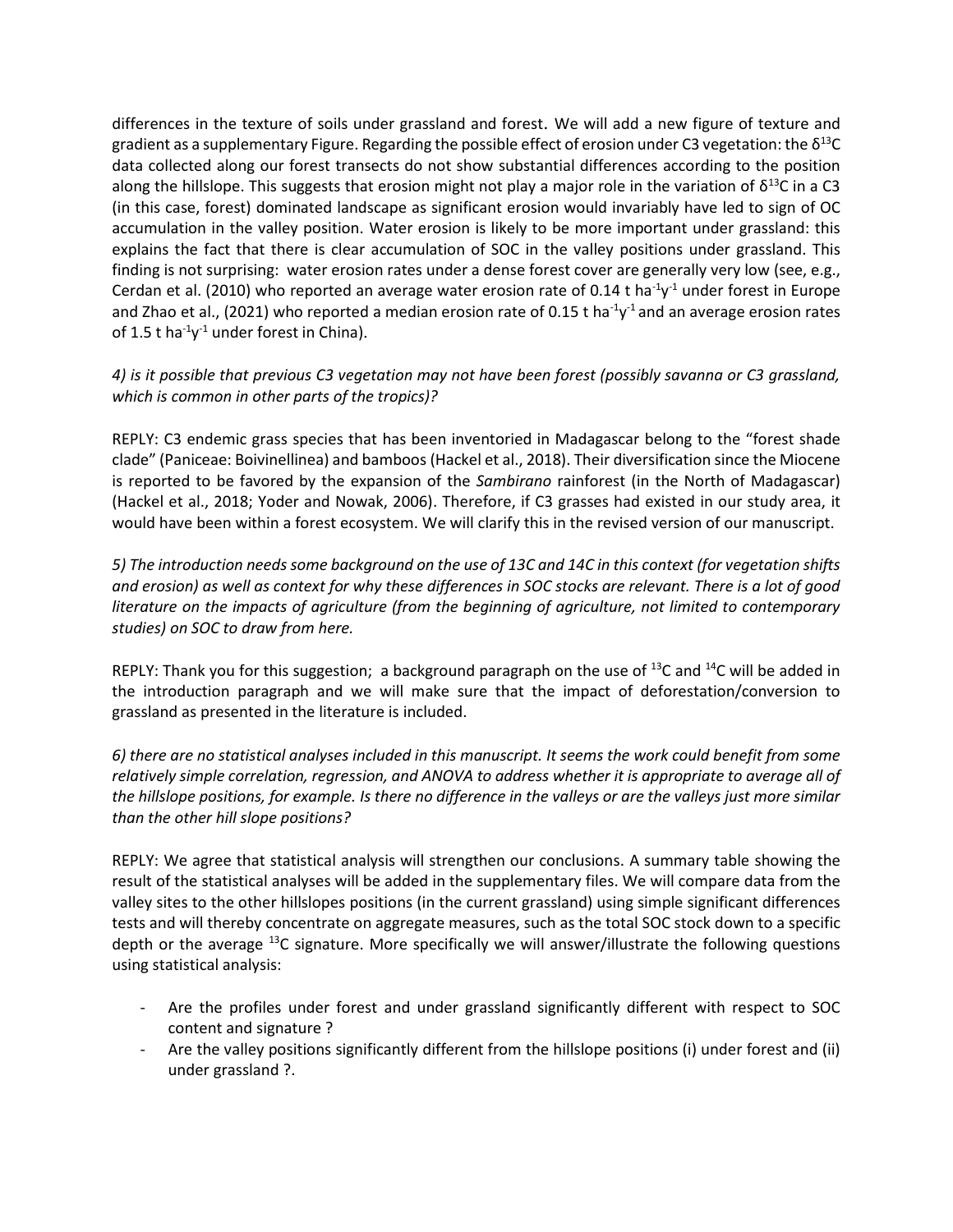Specific comments from referee #1:

*-L26: what about geogenic C, which could have a 13C value similar to C3 vegetation. How confident are you this is trees and not C3 savanna or grassland?*

REPLY: As outlined in response to previous general comments: in Madagascar, C3 grasses had existed only within a forest ecosystem; all open grasslands are characterized by C4 vegetation. Geogenic OC is not considered as a source of OC because the basement rocks are metamorphic and igneous, and all carbonates were eliminated when preparing our soil for analysis.

*-L31: What do you mean by "recent expansion" and why do you think this is 1) recent and 2) expansion? Why not just high productivity in the valleys or erosional deposition of C from the surface up slope? This would also explain why the SOC stocks in the valleys are so high and similar to the forest more so than a recent expansion (I think, but maybe I am missing something?)*

REPLY: We do agree with the reviewer that these mechanisms may also be important in explaining the characteristics of the valley profiles and we will change our wording to include these mechanisms as possible explanation for the high carbon content of the valley and the young age of the SOC at the valley floor positions. The sentence then becomes as follows:

"At the valley positions under grassland the upper 80 cm topsoil contains larger amounts of recent, grassderived OC in comparison to the hillslope positions. This is likely to be related to the higher productivity of the valley grasslands (due to higher moisture and nutrient availability) but deposition of OC that was eroded further upslope may also have contributed".

*-L75: a word is missing here "do not allow assess how"*

REPLY: We will change to "allow us to assess".

*-L85-6: 13C, 14C, and SOC stock relevance need to be presented earlier in the introduction.*

REPLY: A background on the use and relevance of  $^{13}$ C and  $^{14}$ C data, as well as SOC stocks will be added to the introduction.

*-L93: again, a word is missing here "allow to assess"*

REPLY: We will change this as suggested.

*-L105: If at many locations there are lateritic horizons, you need to indicate whether you sampled in any of these areas later. What does this mean for your findings?*

REPLY: The lateritic soil horizon is usually between 0.5 to 2m thick (Voarintsoa et al., 2012). Our soil samples have been sampled in the lateritic soil horizon. We will indicate this in the material and methods sections in the revised version. The lateritic soil horizon is considered to be relatively impermeable, thus favoring surface runoff erosion, especially if there is no or little vegetation and if no cracks are present (Wells and Andriamihaja, 1993). However, it should also be pointed out that, while there was a lateritic soil horizon, a true laterite was not present at our sites.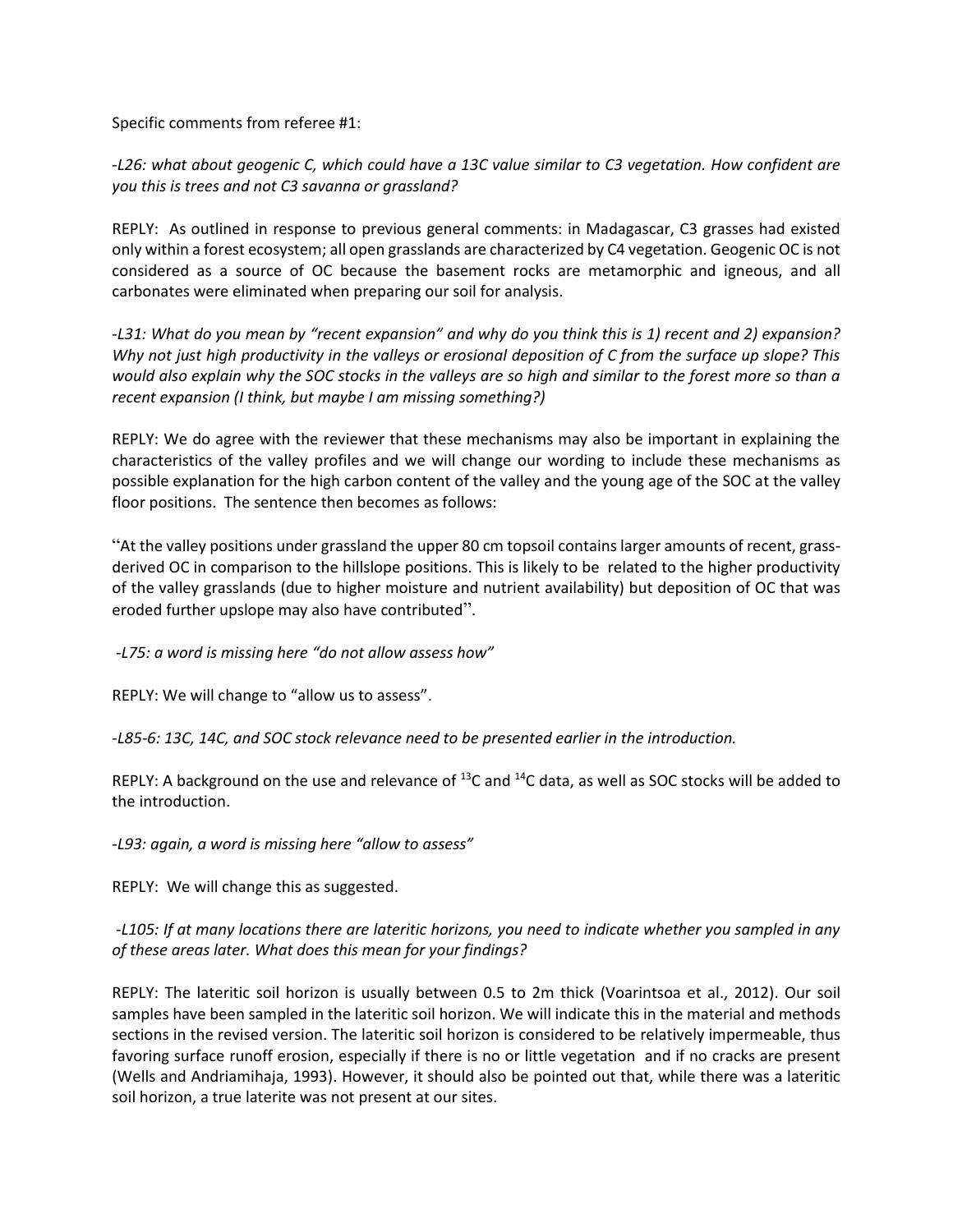*-L108: lavaka need to be better explicitly addressed in the context of erosion in the current grassland areas – what impact can their presence have on your results? How old are they – do they predate human deforestation or are they possibly a consequence of humans using these areas for grazing? Land cover conversion and land use may be conflated here or not independently addressed adequately. They seem used interchangeably.*

REPLY: An important point is that we did not sample inside lavaka, we consider the presence of lavaka but on hillslopes outside of the lavaka. By choosing a slope with and without lavaka we wanted to investigate whether soils on slopes that have lavaka development may differ from slopes that do not have them. We found that the OC content and  $^{13}$ C value do not differ significantly (at the surface) and have the same trend with depth for GLP and GLA. A statistical analysis of this will be provided in the supplementary file. We will explain this better in the revised version of the manuscript.

Previous research has shown that some lavaka can be directly associated with human activities such as trenches, tracks, steep fields and the construction of canals and paddies (Riquier, 1954; Wells and Andriamihaja, 1993). However, other lavaka are tens of thousands of years old, predating the permanent settlement of humans in the highlands, which is estimated to have taken place between 1600 and 100 years ago (Douglass et al., 2019; Mietton et al., 2014; Wells and Andriamihaja, 1993). Recent research has shown that lavaka in the Lake Alaotra region are on average ca. 400 years old. Lavaka became far more numerous since ca. 1000 years ago and lavaka formation rates have increased dramatically over the last 200 years. This timing and the rapid increase in lavaka erosion rates has been confirmed by floodplain sedimentation data in the same area (Brosens et al., 2022). Brosens et al. (2022) links this increase in lavaka erosion to increased environmental pressure due to growing human populations and intensified grazing based on scenario modelling and on the absence of significant climatic variations in the period considered. The mechanisms that lead to the initiation of lavaka, which typically occurs at the hillslope between upper middle and lower middle position, are not well understood. Different theories have been developed to explain their initiation, where both surface runoff processes and groundwater sapping are hypothesized to play an important role (Wells and Andriamihaja, 1993). However, the fact that excessive pressure on the land plays a critical role in lavaka initiation suggests that changes in surface properties related to overgrazing/overuse such as soil compaction and the decrease in vegetation cover and the increase of surface runoff caused by these changes play a crucial role. We will briefly re-iterate the main findings of Brosens et al. (2021) in the revised version of the manuscript.

*Table 1: Reported errors are > 1 so you should not report decimal places as they are within your uncertainty. Is it appropriate to present the data this way by averaging across landscape position? The presence of a large difference between the forests and grasslands except in the valleys suggests that maybe it is not appropriate as does the statement that the grassland hillslopes may be different from one another. This table is redundant with Figure 4, isn't it? The figure is much more informative, and you provide these values in the text – they do not need to be reported in the main paper so many times. If you find value in the table, move it to the supplement.*

REPLY: The table will be presented in the supplementary figure, and the number of decimals will be adjusted. We do indeed average across landscape positions. Given that profiles at different landscape positions are very similar and that their variation is not in any way related to landscape position, we believe this is justified. Also the data are simply used to make a comparison of SOC inventories under forest vs grassland and we believe that by presenting the data in this way this comparison can be most easily made.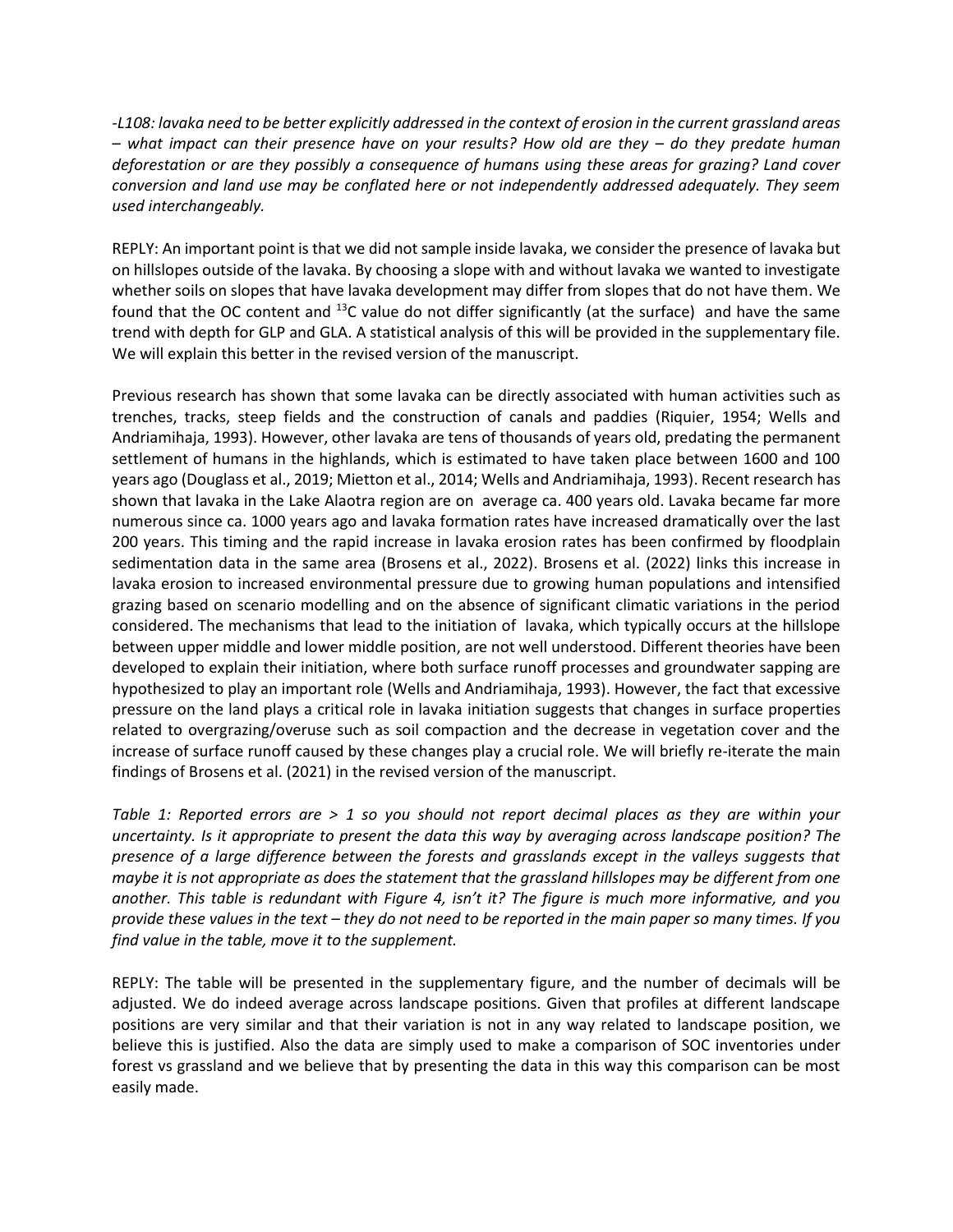*L345-6: this suggests the surface young C has been eroded, which would explain why the valley has more SOC and younger C but this does not seem adequately discussed as an important part of the story for the grassland transects.*

REPLY: As suggested, a section of the effect erosion that follows the vegetation change will be added to grassland transect discussions and we will refer to the effects of erosion as a possible explanation.

*L269: This paragraph is correct but the way the logic is presented is a little confused in my opinion. Important to this explanation but only implied, is that respiration would be depleted in <sup>13</sup>C relative to the organic matter because the light isotope is preferentially converted to CO2 and diffused to the surface – this is based on mass-dependent fractionation and is why the heavy isotope remains behind in the microbial biomass and byproducts. This is why the leaves that are taking up CO2 in soil respiration may be depleted relative to leaves taking up CO2 from well mixed air higher in the canopy. Also important is that mass-dependent fractionation causes the light isotope to be transported within the plants, so roots and root respiration are also quite depleted in 13C relative to the classic values for C3 plant leaf tissue of -25 permil. Similarly within a tree leaves growing closer to the ground may be more depleted that leaves in the upper canopy.*

REPLY: As the reviewer explains, the understory effect or canopy effect found in tropical forest is mainly related to the gradient in  $\delta^{13}C$  of ambient CO<sub>2</sub> along the vertical gradient:  $\delta^{13}C$ -CO<sub>2</sub> is low close to the ground, due to elevated  $CO<sub>2</sub>$  concentrations via the contribution of soil respiration. Higher up in the canopy, the  $\delta^{13}$ C-CO<sub>2</sub> values are closer to the average atmospheric CO<sub>2</sub> composition. We will try to express this more clearly in the revised version.

*L278: Figures 3a and 3c look the same. Only 3 d looks like it may be different. Is this a mistake? There are no statistics again to assess what differences are statistically significant, making ecological significance questionable.*

REPLY: We apologize for this error; the right figure will be corrected (see below). Statistical analyses will be provided in the supplementary file in the revised version.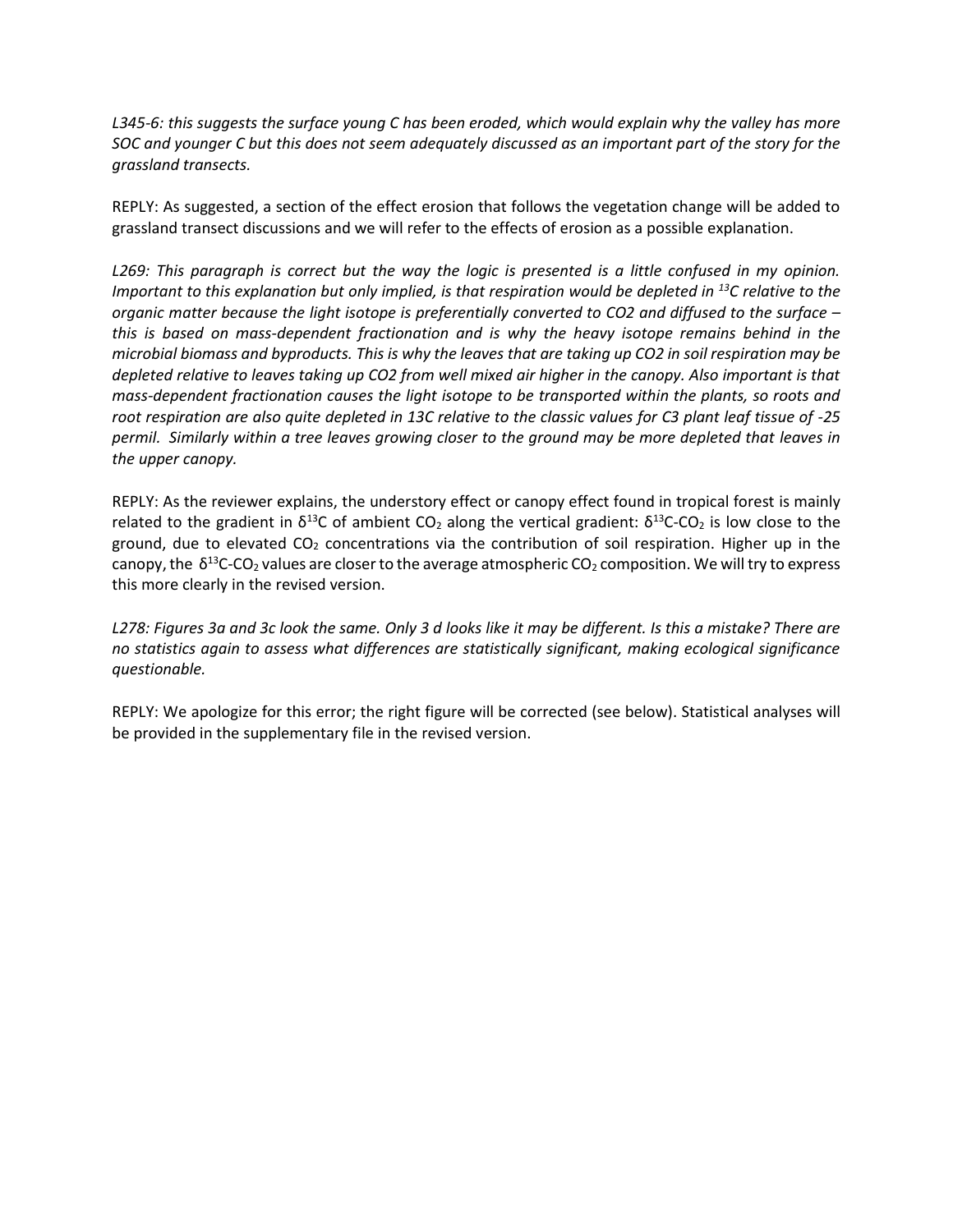

*L296: Could this be because of deposition from soil that originated upslope via erosion? Could this explain why topsoils don't have more enriched 13C values on the slopes?*

REPLY: We consider all alternatives that might explain the higher value of  $\delta^{13}$ C in the valley. We suggested that the value of  $\delta^{13}$ C of the top position could be due to vegetation change, which induces more erosion in the upper slope positions. In addition, there is a higher vegetation density in the valley that we observe compared to other profiles positions. We will clearly express this in the revised version of the MS.

*L355: Rephrase for clarity – something like "Surface erosion is expected to be variable across topographic positions along the hillslope transect, with minimal…."*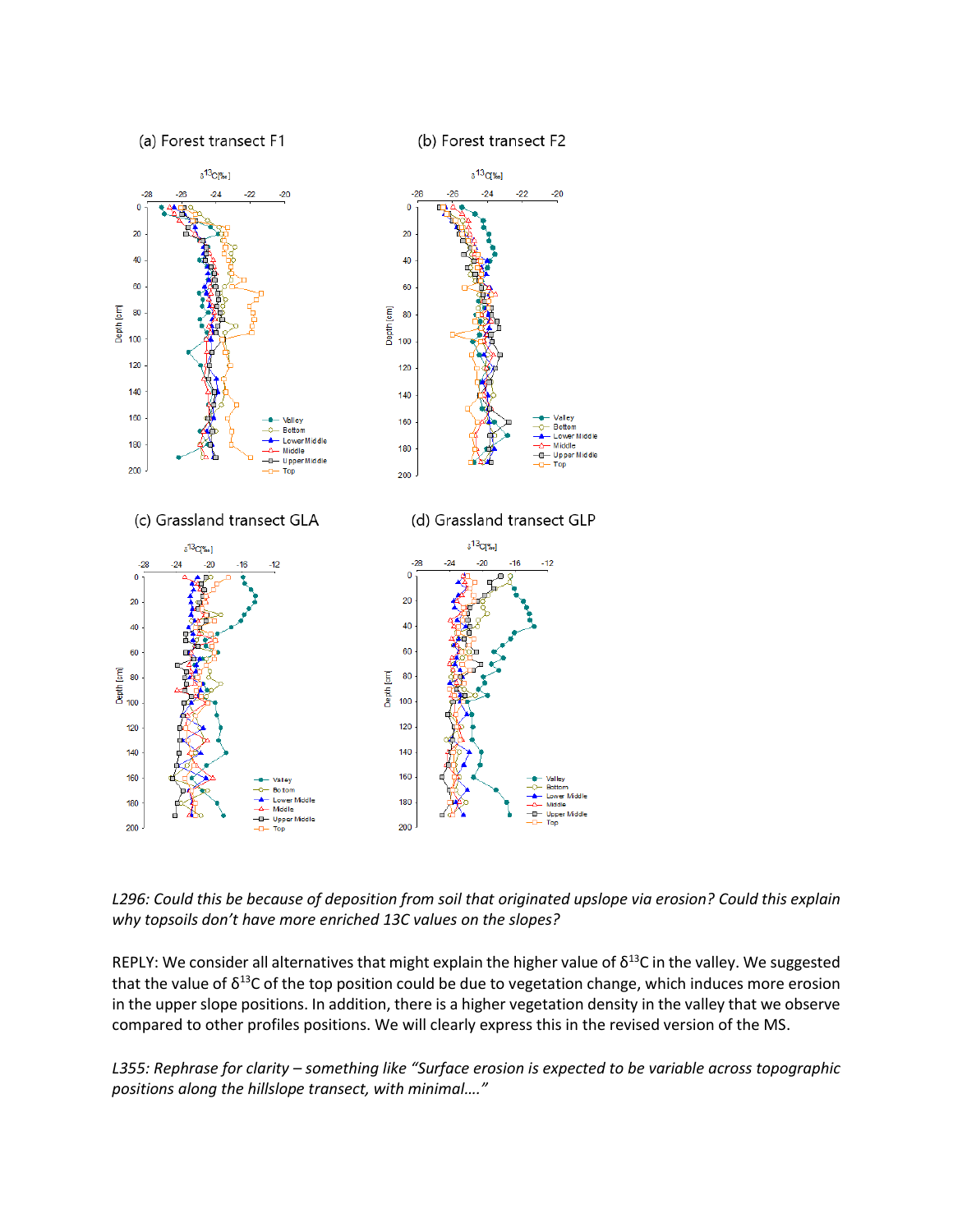REPLY: Thank you for this suggestion; the sentences will be changed as suggested.

*L357: what does "10Be in-situ topsoil samples" mean? I am more familiar with "in situ 10Be" which means cosmogenic formation of 10Be when surfaces are exposed in rock or sediment. This is an analysis so again this phrasing does not make sense to me. Try "erosion rates from in-situ 10Be analysis of the topsoil samples" perhaps? Also, please clarify what you would expect in terms of variation in the pMC and <sup>13</sup>C values based on the erosion rates indicated by the <sup>10</sup>Be analyses.*

REPLY: We apologize for the confusion; the sentences will be modified as suggested. With the data that we have now, we could not really have a specific expectation for pMC and <sup>13</sup>C values based on the erosion rates indicated by the 10Be analyses. However, the fact that we saw an increase in OC,  $\delta^{13}$ C and pMC values at the valley-position under grasslands seems to indicate that at this position soil that has been eroded from upslope position is deposited. This is not observed in the forest transect, which is consistent with low erosion rates, with minimal deposition taking place at the valley position.

*L358-9: This is very hard to see in figure 5. It is much easier to see in figure 3 for the <sup>13</sup>C. Please provide a similar figure as Figure 3 to show the 14C value. If it is only useful for this statement, put it in the supplement. I would very much appreciate seeing this figure along with the depth profiles for SOC and 13C as you have shown.*

REPLY: Thank you for this suggestion, we will include a new figure (see below) in the supplementary figures:



New supplementary Figure: Depth profile of pMC for GLP-T, GLP-V, F2-T and F2-V.

*L360: Again, some statistics would be great and could strengthen your story. Correlation or regression would be very simple but quantify the relationship you see between the isotopes in the grassland transects. On figure 5, drawing a regression line on this plot for the grasslands (and also perhaps for the forests) would also drive home your point about how the grassland values converge with the forest ones at depth and make it easier to identify the depth labels on the different datapoints, which are quite difficult to read. Also, figure 5 would be easier to digest if the grassland points had the same symbols and color, with one open and one closed like the forests. This would make the figure feel less cluttered and make it easier to*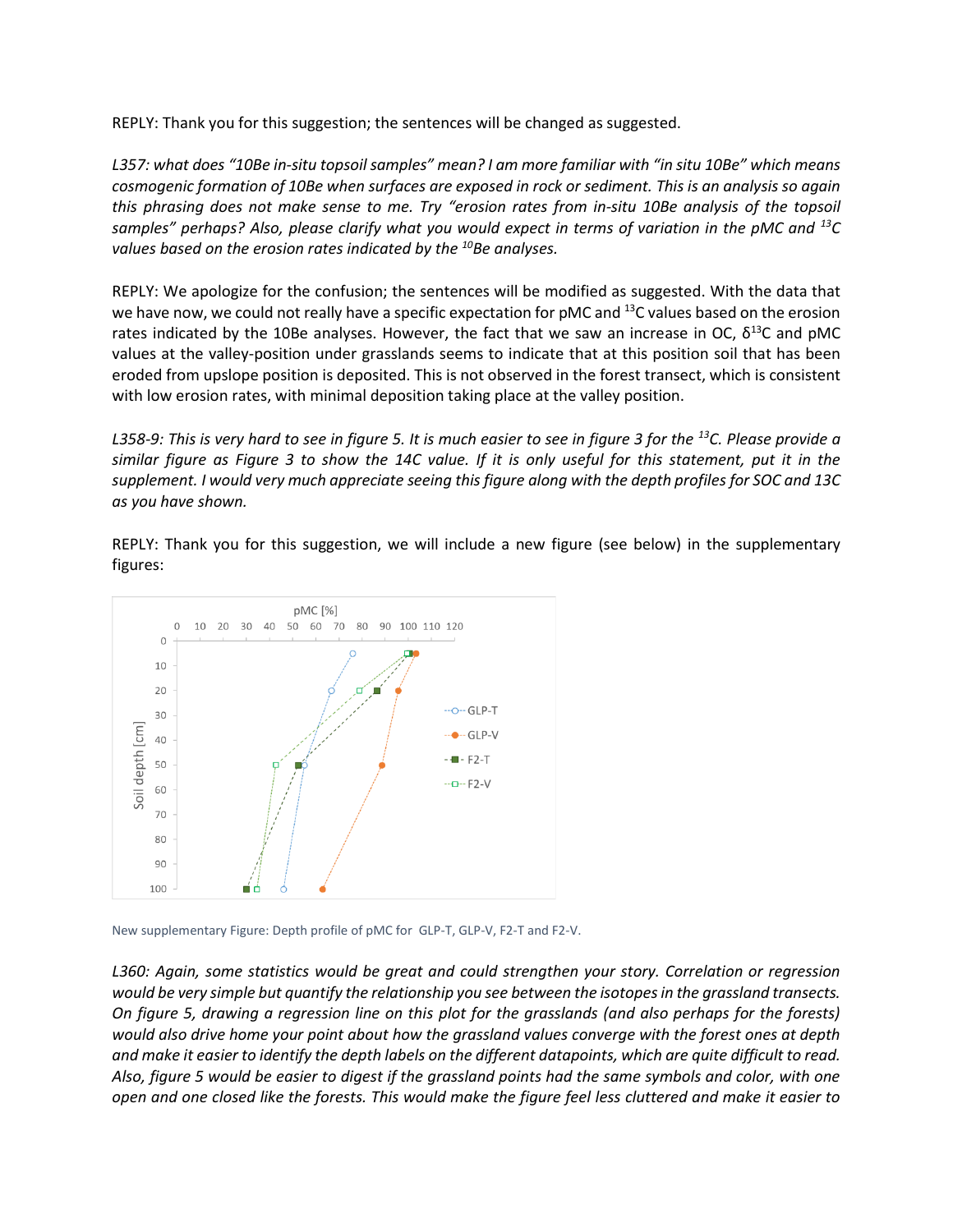*pick out the labels for the depths and transects. I am unsure why the hillslopes and valleys are marked using different symbols – I do not see a pattern. Is there one? If so this plot should be further improved to make it easier to see. I see the grasslands falling on one regression line and the forests on another.*

REPLY: Thank you for this suggestion. We used different symbols for the valley to show the difference between pMC value found in the valley position of forest and grassland transect. In this figure 5, we highlighted that the valley of grassland at the upper 50 cm is composed of modern OC (pMC≥100%), which is not the case of the OC in the valley position of the forest. In addition, we also highlighted that there is a pMC trend; the grassland is reaching the pMC value of the forest SOC at the subsoil. Therefore, this figure will be improved as suggested, and a regression line will be added.

*L365-378 This section should be significantly shortened to just a few sentences about how your findings are similar to other similar studies. There is no introduction or context about why the stocks or distribution of stocks are important so it is very out of place in a manuscript so focused on vegetation shifts and erosion across hillslopes. What about how similar these soils were prior to when humans may have deforested the current grasslands? What else could explain your results? What about the laterite? What about the lavaka – when did it form and what influence does it have on your findings? What other things may explain your findings other than human deforestation? I very much like the suggestion in this section that there may be long sustained loss of C and I think this is consistent with what long term global evidence for a massive loss of C since the dawn of agriculture has been. But this needs to be better substantiated in the paper through consideration of alternative explanations.*

REPLY: Thank you for this suggestion, as outlined in response to other comments, we will (i) introduce the importance of SOC stocks in the introduction, and (ii) add more context on the laterite depth and lavaka.

*Figure 6: Is averaging the grassland profiles like this valid? There is no effect of the lavaka? Are some of these sites influenced by laterite?*

REPLY: We collected all our soil samples on the hillslope and did not find any significant difference between the hillslope with and without lavaka: we will demonstrate this statistically in the revised version of the Material and Methods sections. The two grassland transects that we analyzed do not show any statistical difference in terms of  $\delta^{13}$ C and OC content at the surface, and they show the same trend with depth. We therefore think it is justified to combine the data here.

*Figure 7: This is redundant with figure 3, no? chose which one best shows your results (I think figure 3 but it is difficult to tell as it seems to have a mistake). If you like both plot types, move the less impactful one to the supplement.*

REPLY: Figure 3 mainly compares the value in each transect. Figure 7 compares  $\delta^{13}$ C of forest and grassland for each position and shows that  $\delta^{13}$ C become similar at a lower depth. We agree that the underlying results we present are the same – but feel it is still useful to present them both ways; we will therefore move Figure 7 to the supplement as suggested.

## References

Brosens, L., Broothaerts, N., Campforts, B., Jacobs, L., Razanamahandry, V. F., Van Moerbeke, Q., Bouillon, S., Razafimbelo, T., Rafolisy, T. and Govers, G.: Under pressure: Rapid lavaka erosion and